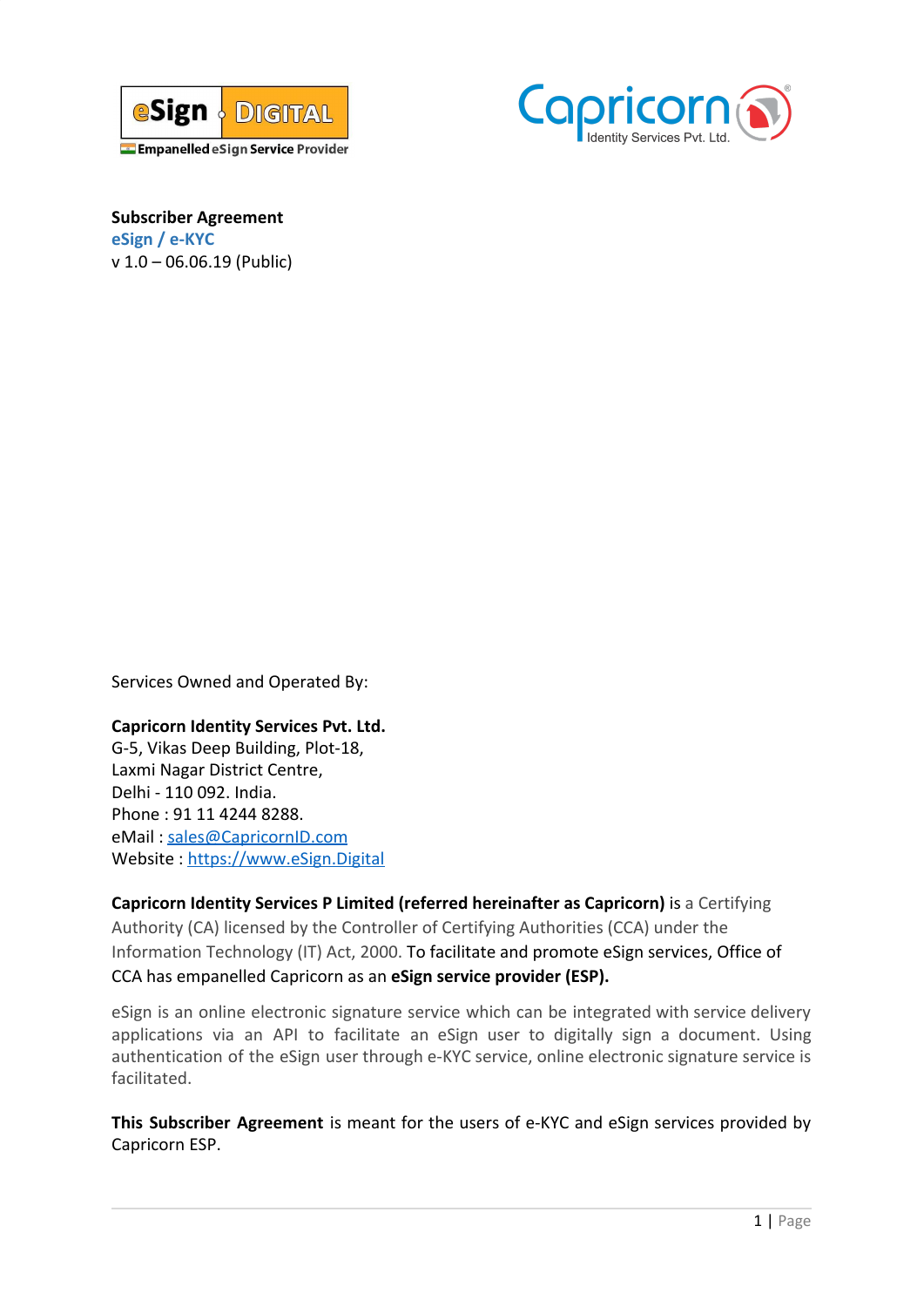



By the act of applying for an e-KYC or for an eSign service, the applicant agrees to abide by the conditions of this Subscriber Agreement. Once an applicant applies for obtaining e-KYC or e-Sign services of Capricorn, he/she further confirms to abide by all the rules and regulations as applicable to the Certifying Authorities subscribers, Capricorn CPS and as enshrined in the Indian IT Act 2000.

## **DEFINITIONS**

- **e-KYC account** shall mean the unique identification number maintained by e-KYC provider.
- **e-KYC Provider** shall mean Capricorn Identity Services Pvt. Ltd. as the e-KYC Provider.
- **e-KYC** mean the transfer of digitally signed demographic data such as Name, Address, Date of Birth, Gender, Mobile number, Email address, photograph etc of an individual collected and verified by e-KYC provider on successful authentication of same individual
- **e-KYC Applicant** : An individual person or organizational person desirous of obtaining a e-KYC account.
- **e-KYC Subscriber :** An applicant whose application for e-KYC Account has been approved successfully.
- **ESP** Shall mean eSign Service Provider empanelled by CCA. Capricorn Identity Services Pvt. Ltd. as the ESP in this case.
- **eSign** or **eSign Service** is an online Electronic Signature Service in which the key pair generation, certification of the public key by the CA and digital signature creation for electronic document are facilitated by the eSign online Electronic Signature Service provider instantaneously within a single online service based on successful authentication of individual using e-KYC services.
- **eSign User** is an Individual requesting for eSign online Electronic Signature Service of eSign Service provider
- **Digital Signature Certificate (DSC)** shall have the same meaning as defined under the Information Technology Act, 2000 and rules and regulations made thereunder as amended from time to time.
- **Controller of Certifying Authorities (CCA)** shall have the same meaning as such term is defined in Information Technology Act, 2000 and rules and regulations made thereunder as amended from time to time.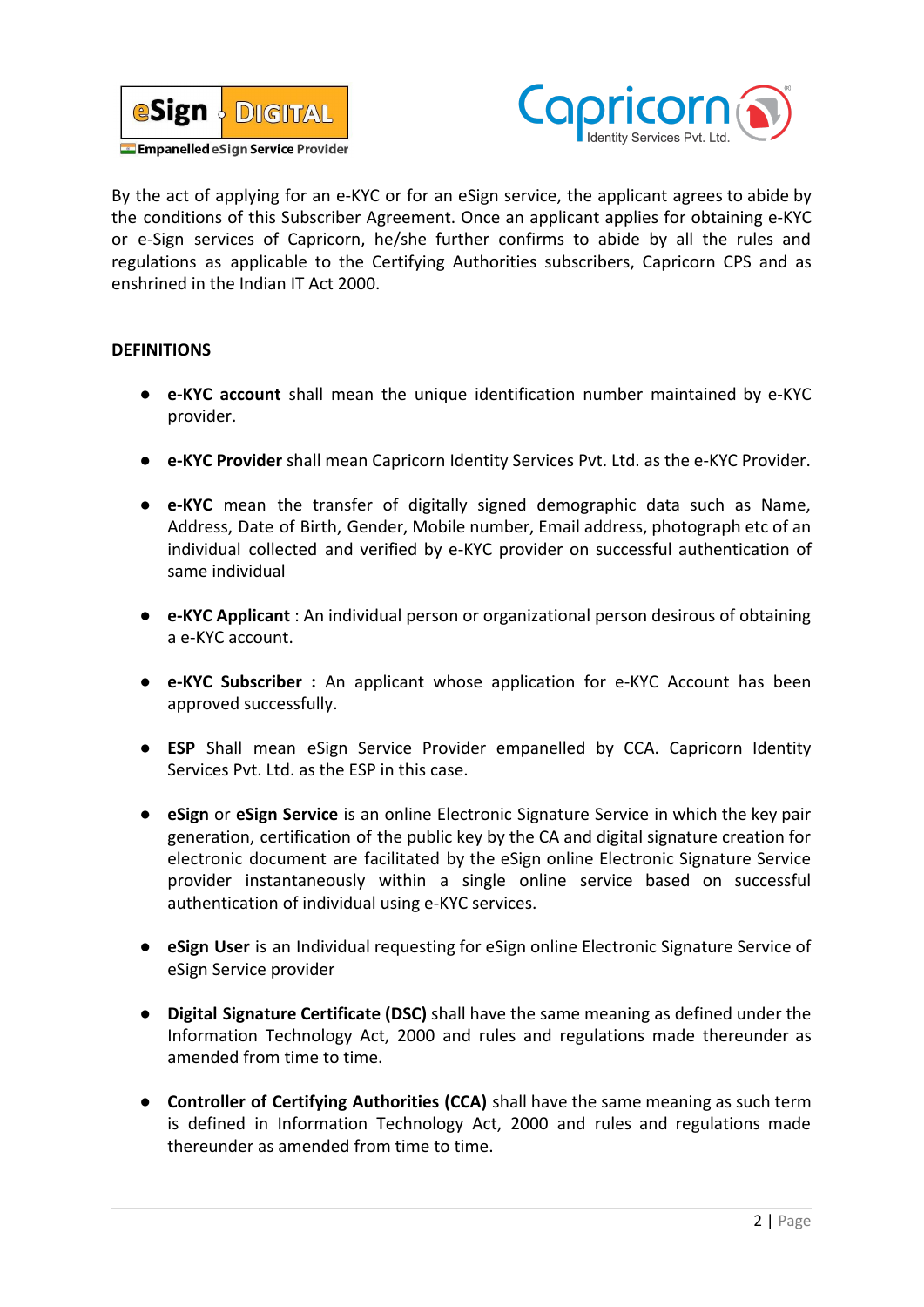



- **Laws** shall mean all applicable laws, by-laws, rules, regulations, orders, ordinances, protocols, codes, guidelines, policies, notices, directions, judgments, decrees or other requirements or official directive of any governmental authority or person acting under the authority of any governmental authority, whether in effect or which may come into effect in the future;
- **OTP** shall mean one time password sent to the eSign User's cell phone for the purpose of authentication.
- **CPS** shall mean Certification Practice Statement of Capricorn Identity Services Pvt. Ltd.
- Party refers individually to the User of eSign/eKYC services and the ESP;
- **Parties** refer collectively to User and ESP;
- Interpretations
	- In this Agreement, unless the context requires otherwise: (i) reference to singular includes a reference to the plural and vice versa; (ii) reference to any gender includes a reference to all other genders; (iii) reference to an individual shall include his legal representative, successor, legal heir, executor and administrator;
- **Capricorn** shall mean Capricorn Identity Services Pvt. Ltd.

## **Terms of the Agreement**

The e-KYC Applicant agrees that by submitting application for opening of e-KYC account or eSign Services he has read, accepted and shall adhere to all the terms of this Agreement, Capricorn CPS and all other terms and conditions which may be announced by the Controller of Certifying Authorities from time to time. In case the e-KYC Applicant or the User does not agree to the terms and conditions of this agreement he should not use these services.

- 1. The e-KYC account is valid for a period of Two year from date of approval.
- 2. The e-KYC Subscriber is responsible for the renewal of the e-KYC account and Capricorn shall not be responsible for continuation of the e-KYC account, if not renewed before the expiry of the validity.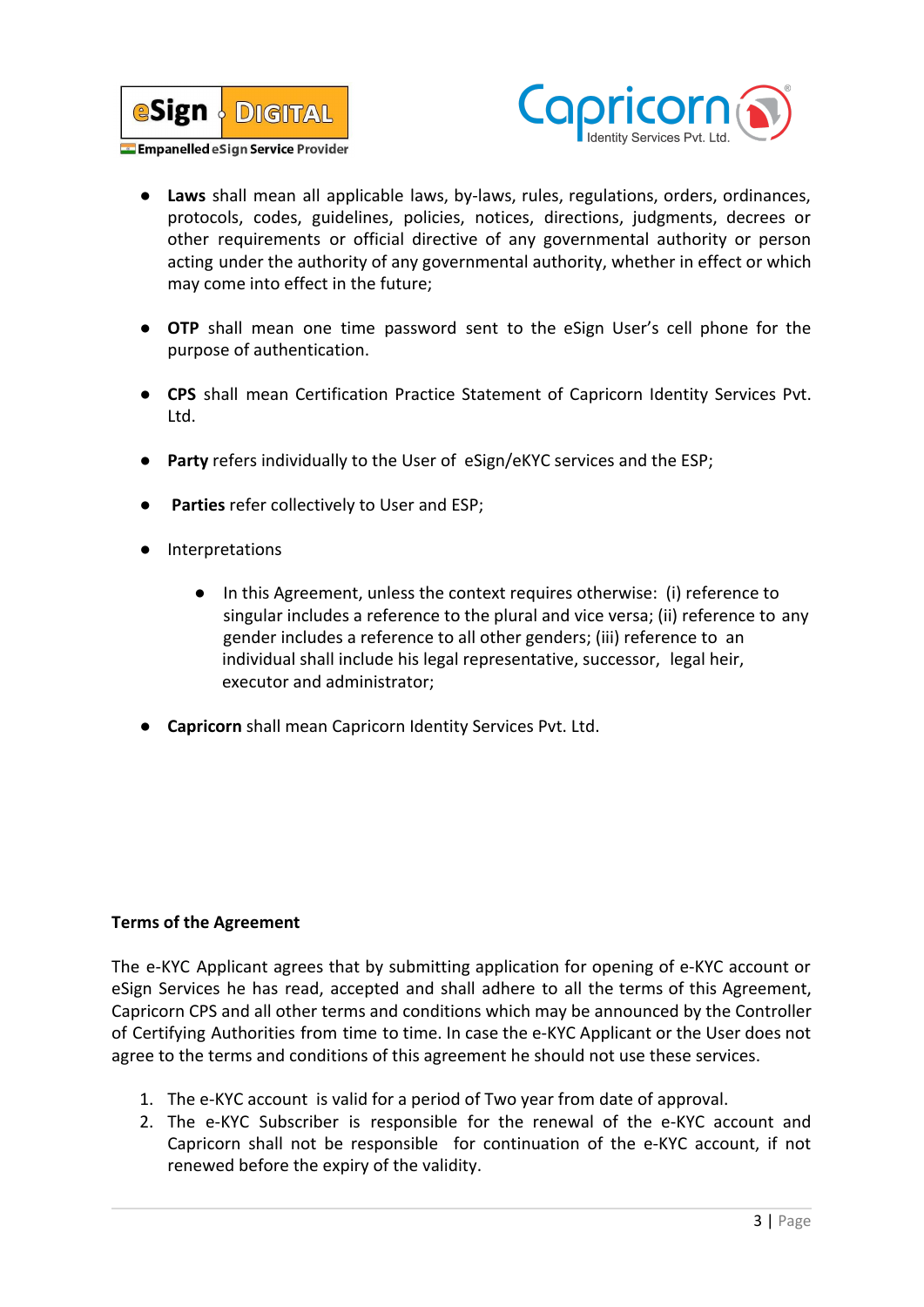



- 3. The e-KYC applicant agrees to provide information sought by CA, with the supporting documentary evidence wherever required, for verifying identity and credentials of the applicant.
- 4. e-KYC applicant undertakes to provide correct, factual and true information to Capricorn to enable it to provide e-KYC account.
- 5. e-KYC applicant agrees that Capricorn can verify the information submitted to open e-KYC account independently.
- 6. e-KYC applicant/Subscriber will inform to Capricorn if there is any change in information submitted to it, during the enrolment or validity of e-KYC account.
- 7. e-KYC applicant/Subscriber agrees and confirms to Capricorn that in case he submits wrong or false data, he may be liable under the IT act and other laws prevailing at that time.
- 8. e-KYC applicant/Subscriber indemnifies Capricorn and its representative that he/she would not hold Capricorn responsible for any damages/claims/ demands/liabilities / costs/expenses both in form of tangible or intangible on account of any action done e-KYC applicant/Subscriber by submitting wrong or false information for creating e-KYC account or doing eSign.
- 9. e-KYC Subscriber agrees that on the expiry or deactivation of the e-KYC account, e-KYC subscriber will not use eSign services.
- 10. e-KYC applicant/Subscriber agrees that it would not have more than one account with e-KYC Provider.
- 11. e-KYC applicant/Subscriber will apply for new account ONLY after the expiry of its existing e-KYC account.
- 12. In case e-KYC account has been deactivated by Capricorn before the expiry of the validity , the e-KYC applicant / Subscriber cannot submit a new application with the same details.
- 13. e-KYC applicant/Subscriber and eSign user agrees to pay the requisite fee as prescribed on ESP's website or as agreed upon for the services. The Fees is exclusive of applicable taxes. All applicable taxes on the Services shall be borne by the User and shall be paid by the User to ESP in addition to the Fees.
- 14. e-KYC applicant/Subscriber and eSign user shall promptly notify Capricorn if there is any incident of misuse or compromise of its e-KYC account or if they thinks that eSign attempt was done on its e-KYC account without its knowledge and consent.
- 15. e-KYC and eSign user is responsible for its e-KYC account and indemnifies to Capricorn and its representative the he would not hold Capricorn responsible for any damages/claims/liabilities/costs/expenses both in form of tangible or intangibles, on account of any compromise or misuse of its e-KYC account details for eSign or any other services.
- 16. e-KYC Subscriber gives consents and agrees to ESP publishing/sharing all public information in the DSC to relying parties and General Public.
- 17. e-KYC Subscriber gives consent and agrees to share e-KYC account details with Capricorn in case e-KYC subscriber wants to opt for Class 2/3 DSC through Capricorn CA services.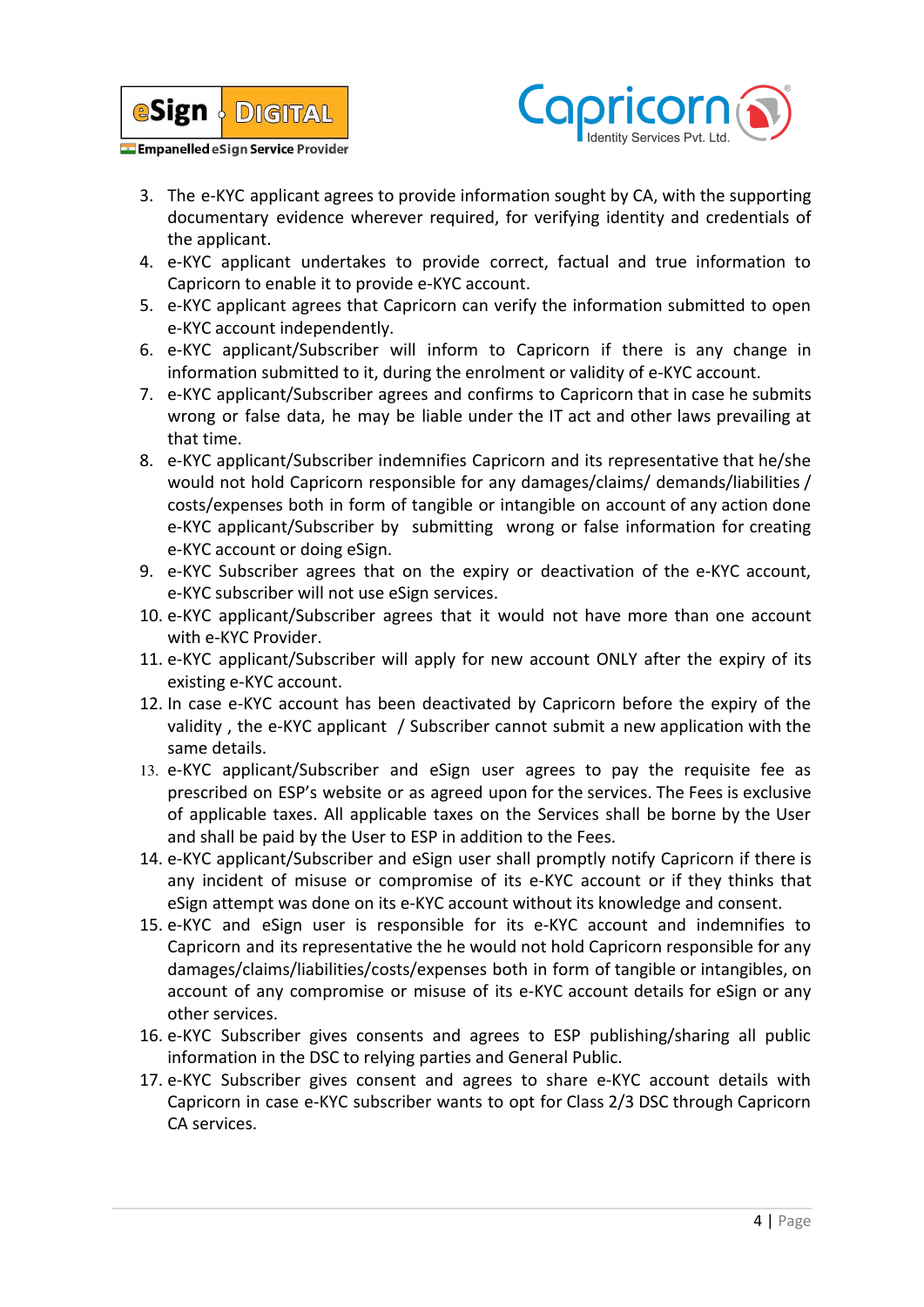



- 18. e-KYC Subscriber and eSign user agrees and confirms that e-KYC Account and eSign services would only be used in accordance with IT act and other Laws and it would be for legitimate use only.
- 19. e-KYC Subscriber and eSign user agrees that Capricorn would share all the information to investigative agencies and any other agency which CCA authorizes or any agency under Government of India or State government.
- 20. e-KYC Subscriber and eSign user agrees and confirms that Capricorn can change CPS and terms of the agreement without prior information and e-KYC Subscriber agrees to continue to use the services with the updated terms. In case e-KYC Subscriber and eSign user do not agree on the updated terms he should stop using services and request Capricorn to deactivate the account in writing.
- 21. e-KYC Subscriber and eSign user at no point of time can ask for compensation from Capricorn more than the amount paid for services or as mentioned in Capricorn CPS (which ever is lower).
- 22. In case of termination of this Agreement due to any reason, User shall pay ESP all due and payable amounts of Fees for the Successful Transactions completed till the effective date of termination.
- 23. e-KYC/eSign user agrees and confirms that in case Capricorn deactivates e-KYC account or suspends eSign Services for any reason e-KYC applicant / Subscriber and eSign user will not ask for refund or compensation from Capricorn.
- 24. eSign user agree and confirms that it has limited warranties on Capricorn ESP services and would be available "As Is", and eSign user would not be entitled for any compensation or refund for non-availability of services.
- 25. e-KYC/eSign user agree and confirms Capricorn would not be responsible for any loss of business because of non-availability of services.
- 26. Capricorn reserves right to create e-KYC account of an applicant or e-KYC username and could reject the application without assigning any reason.
- 27. e-KYC/eSign user indemnifies Capricorn and its representative from any liabilities or claims or demands arising from use of e-KYC account, eSign Services or use of DSC.
- 28. The ESP shall, during the Term of this Agreement, maintain necessary licences with CCA as required for issuance of DSC. The ESP shall also, during the Term of this Agreement, maintain its empanelment with CCA.
- 29. Capricorn is not liable for any failure or delay in its performance under this CPS and under this Subscriber agreement due to causes that are beyond its reasonable control, including, but not limited to, an act of God, act of civil or military authority, fire, epidemic, flood, earthquake, riot, war, and failure of equipment, failure of telecommunications lines, lack of Internet access, sabotage, and governmental action.
- 30. Any waiver of any part of this Subscriber agreement is applicable only if given in writing by either party.
- 31. This Agreement shall, in all respects, be governed by, and construed in accordance with the laws of India. The Courts in New Delhi, India shall have exclusive jurisdiction in relation to this Agreement
- 32. This Agreement constitutes the entire agreement between the Parties. There are not and will not be any verbal statements, agreements, assurances, representations and